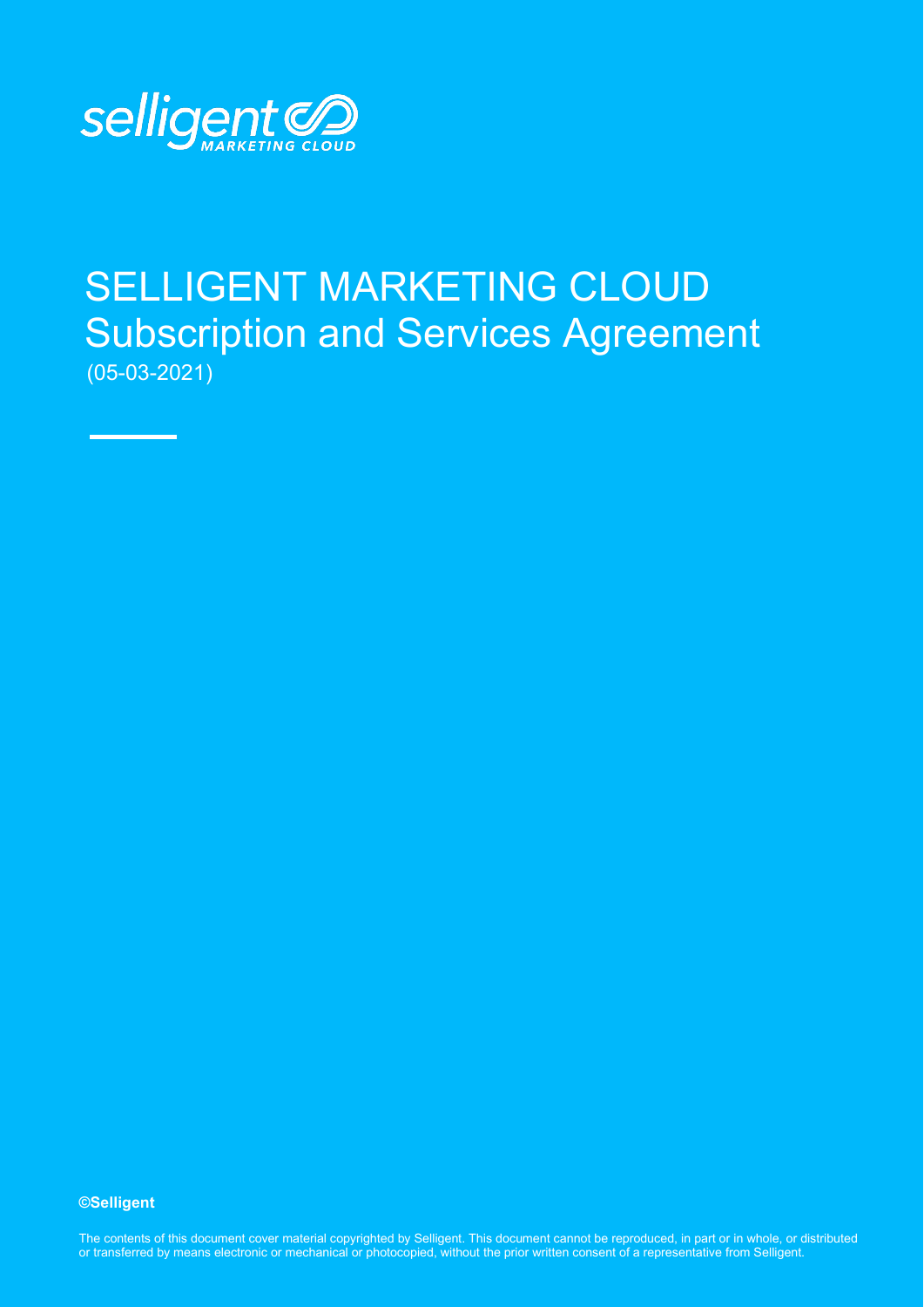

# **SELLIGENT MARKETING CLOUD SUBSCRIPTION AND SERVICES AGREEMENT**

THIS SUBSCRIPTION AND SERVICES AGREEMENT GOVERNS ACQUISITION AND USE OF SELLIGENT'S SERVICES BY THE CLIENT. BY EXECUTING A SALES ORDER AND/OR STATEMENT OF WORK THAT REFERENCES THIS AGREEMENT, THE CLIENT AGREES TO ALL OF THE TERMS AND CONDITIONS OF THIS AGREEMENT. THE INDIVIDUAL ENTERING INTO THIS AGREEMENT ON BEHALF OF A COMPANY OR OTHER LEGAL ENTITY REPRESENTS TO HAVE THE AUTHORITY TO BIND SUCH ENTITY AND ITS AFFILIATES TO THESE TERMS AND CONDITIONS. ANY INDIVIDUAL WHO DOES NOT HAVE SUCH AUTHORITY, OR IF YOU DO NOT AGREE WITH ALL OF THESE TERMS AND CONDITIONS, MUST NOT ACCEPT THIS AGREEMENT. ANY CLIENT WHO DOES NOT AGREE WITH THESE TERMS AND CONDITIONS MAY NOT ACCESS OR USE THE SERVICES.

This Agreement was last updated on **March 5, 2021**, it is effective between the Client and Selligent as of the date of a Sales Order and/or Statement of Work is executed by both parties ("Effective Date").

#### **Article 1.- Definitions**

**"***Agreement***"** means this Subscription and Services Agreement, the Service Order(s) and the other documents as listed below, in prevailing order should there be conflicting provisions:

| 1° Selligent Service Order(s)                            |
|----------------------------------------------------------|
| 2° Specific Terms, as applicable                         |
| 3° Data Processing Agreement ("DPA")                     |
| 4° Selligent Support and Service Level Agreement ("SLA") |
| 5° Subscription and Services Agreement ("SSA")           |

**"***Acceptable Use Policy***" or "***AUP***"** refers to the required actions and practices, as well as those actions and practices that are unacceptable and prohibited, with respect to the Client's use of any product or Service created, developed, sold, licensed, delivered, supplied or performed by Selligent.

"*Affiliates*" means any entity that controls, is controlled by, or is under common control with the named entity ("Affiliates"), where "control" is defined as the ownership of at least 51% of the equity or beneficial interests of such entity or the right to vote for or appoint a majority of the board of directors or other governing body of such entity.

**"***Client***"** includes any Affiliates of the signing entity and any and all employees, agents (third party service providers), or subcontractors of Client who access or otherwise use the Services provided under a specific Service Order and/or perform services incidental thereto. Signing entity shall assume any liability arising out of acts or omissions of its Affiliates, employees, agents (third party service providers) or subcontractors under this Agreement. For the avoidance of doubt, only the signing entity and Selligent are party to the Agreement.

**"***Client Data***"** means all data, documentation, content or information submitted by or on behalf of Client for the purpose of performing the Subscription Services, or generated and used by the Subscription Services, including personal data, audio-visual design (such as photographic images, animations, illustrations) or other identifying or branding elements of Client or its customers to enable performance of the Services.

"*Deliverables*" means certain work product, limited to content specific to Client and excluding any retained, common, reusable or generic elements or methodologies, if any, as described in an SOW for Project Services.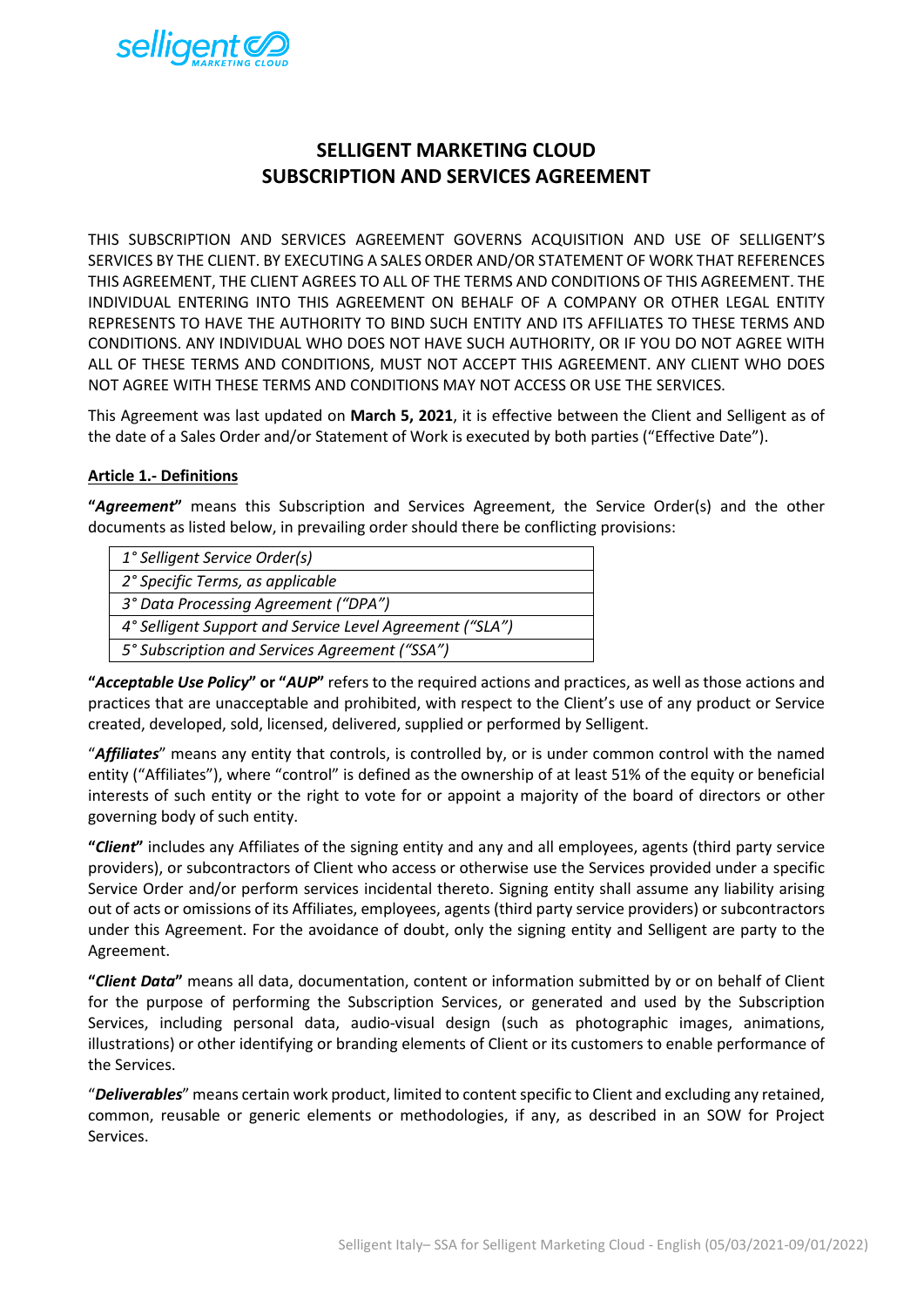**"***Documentation***"** means the information provided by Selligent describing operation and use of the Service(s), by any means of delivery, whether at Client's request or otherwise, along with any other information provided to Selligent's clients generally, and all such items as updated from time to time.

**"***Platform***"** means the technical infrastructure Selligent has in place to provide the Subscription Services for Client.

**"***Project Services***"** means project or data services, of which timing and staff availability are planned with Client. Project Services can be (but are not limited to) auditing the quality of databases, project management, technical integration services, campaign creation services, consultancy services and training services.

**"***Service Order***"** means a Sales Order for Subscription Services, a Project Services order ("Statement of Work") or other form, specifying, amongst others, the scope of Services ordered, its subscription term and the applicable fees. All such forms are executed under this Subscription and Services Agreement and deemed incorporated herein.

**"***Services***"** means the Subscription Services, Project Services and Support Services that Client orders under this Agreement.

**"***Subscription Services***"** means access to software module(s) made available by Selligent to Client (e.g. Selligent Marketing Cloud Base, channels or options) in a Software as a Service mode within the limits set out in the Sales Order.

**"***Subscription Term***"** means the term specified in the applicable Sales Order during which Client can use the Subscription Services.

**"***Support Services***"** means helpdesk and technical support services which are by nature consumed on an ad-hoc basis and cannot be planned. Selligent provides permanent availability for those services governed by the conditions in the SLA.

**"***Usage Rights***"** means those rights to use the Subscription Services within the limits set out in the Sales Order.

**"***User***"** means any individual expressly authorized by Client to use the Services and to whom Client has supplied a user identification and password, such as employees, agents (third-party service providers) or subcontractors.

# **Article 2.- Object**

2.1. Subject to the terms of this Agreement, Selligent grants Client, within the limits set out in the Sales Order, the non-transferable, non-exclusive, non-sublicenseable right to use the Subscription Services ordered under such Sales Order.

2.2. Selligent will also provide Client with Project Services, Success Services and Support Services as indicated in a Sales Order or Statement of Work.

2.3. Client does not have any right, claim or interest whatsoever relating to the Services other than those granted under this Agreement.

2.4. Selligent is authorised to engage and exchange subcontractors for the performance of its contractual obligations under this Agreement in compliance with the applicable provisions in the DPA. Selligent is responsible for any acts or omissions of such subcontractors under this Agreement as if such acts or omissions were performed by Selligent directly.

2.5. Ordering of one or more Subscription Services is not contingent on the delivery of any future functionality or features, nor on any oral or written private or public comments made by Selligent in relation to such future functionality or features.

2.6. Selligent and its technical partners are authorized to examine the Platform and the Services at any time without prior consent in the context of maintenance operations, installation of patches and Client support.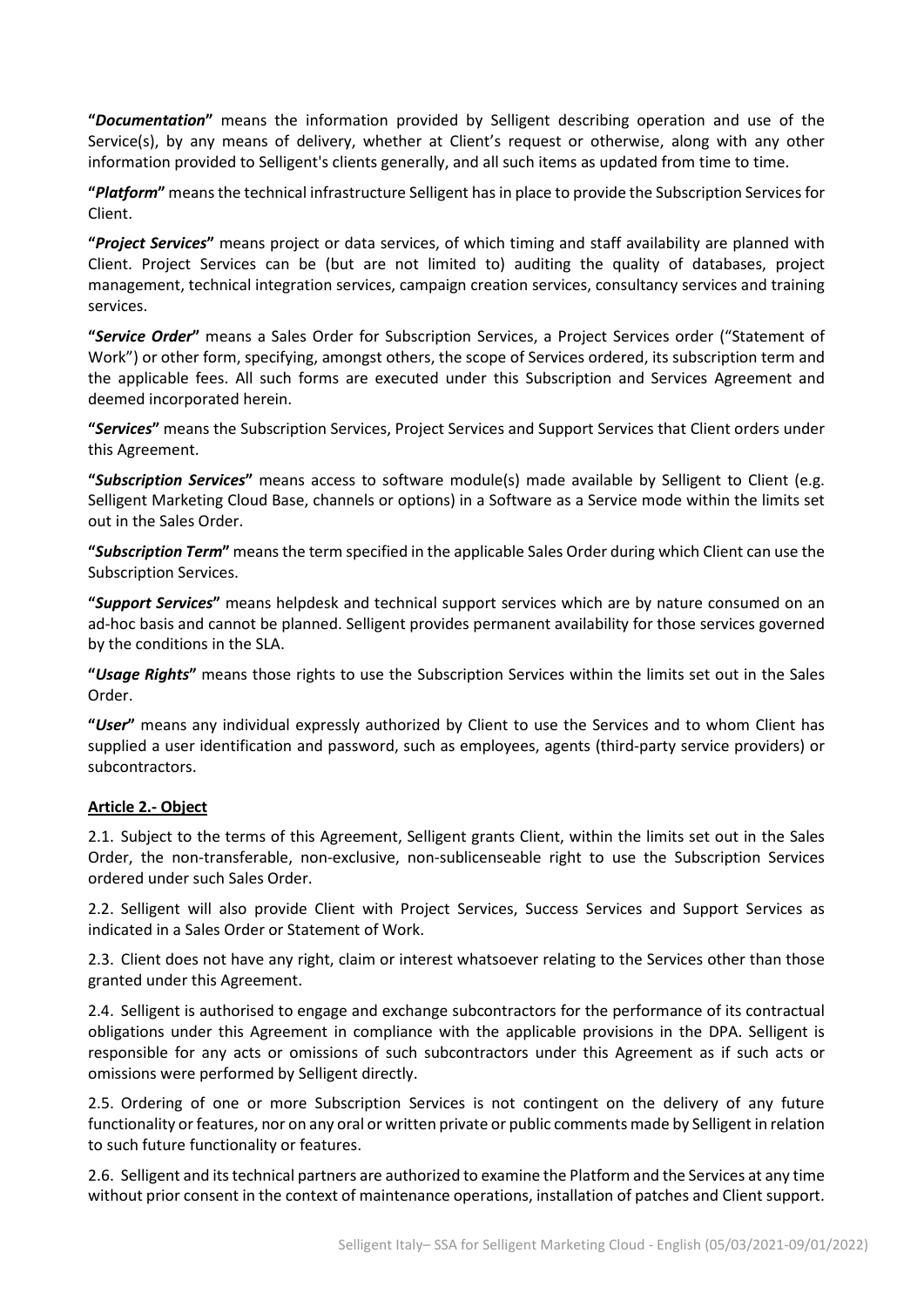2.7. Selligent may analyse the Subscription Services to gather information in relation to Client's use of the Subscription Services to improve its products and services, without accessing Client Data.

#### **Article 3.- Selligent's Obligations – Reservation of Rights**

3.1. Selligent shall provide the Service(s) in a workmanlike manner consistent with general industry standards reasonably applicable to the provision thereof. Subject to maintenance and downtime contemplated in the SLA, if Client notifies Selligent in writing, within thirty (30) calendar days of receipt thereof, of the failure of any unaltered version of any Deliverables specified in an applicable Statement of Work or any Subscription Services ordered in a Sales Order, to perform as described in any Documentation or set forth in an applicable Statement of Work ("Error(s)"), Client's sole remedy and Selligent's sole liability with respect to the noted Errors in the unaltered versions of such Deliverables or Subscription Services, shall be to attempt to correct those Errors. Should any Errors contained within any of the Deliverables or with respect to any Subscription Services result from a denial of services attack, or from Client's, or any third party's actions, alterations, modifications or adjustments to the same, Selligent may, in its sole discretion, attempt to correct those Errors, on a time and materials basis at its then-current rates.

3.2. Client acknowledges that timeframes specified in any Service Order are only estimates and that actual performance times will be dependent upon Client's timely provision of accurate and properly formatted data, feedback and access to key personnel reasonably requested by Selligent from time-to-time. Selligent shall not be account able for any performance delays caused by Client's failure to timely provide such data, access or feedback required for its performance. In such an event, estimated timetables shall be extended accordingly, and fees may be increased as a result of such delays.

# **Article 4.- Client's Obligations**

4.1. Client shall use the Services for internal business purposes only. Client is solely responsible for the use of the Platform and the Services under Client's user accounts and acknowledges having been sufficiently informed about the Services specificities. Client (i) shall implement the necessary measures to prevent unauthorized access to, or use of, the Services, and will promptly notify Selligent of any such unauthorized access or use of which Client becomes aware; (ii) has sole responsibility for the accuracy, quality, integrity, legality, reliability and appropriateness, and, in general, the content of Client Data stored in the Platform and used by the Services; and (iii) shall comply with all applicable laws and Selligent's reasonable instructions and recommendations with respect to the Services.

4.2. Client is responsible for the provision and use of the appropriate equipment, including computers, computer operating system and web browser, needed to connect to and use the Services. Client shall ensure that this equipment complies with the specifications set forth in the Documentation.

4.3. Client will ensure that any User using the Services (i) has followed the on-line training made available by Selligent and is properly certified, or has been properly trained by Selligent certified trainers, the latter training being billable; and (ii) uses the Services in accordance with the acceptable use of the Services as set forth in Article 8 below. In particular, this implies that the quality of the databases used for sending emails complies with the acceptable use of the Services. Should the quality appear to be below such acceptable use after the database audit performed as part of the set-up services and fees, Selligent will make the necessary recommendations in collaboration with Client. Implementation of the recommendations will be charged at the agreed rates for Project Services subject to Client's prior approval.

# **Article 5.- Evolution of the Services**

Selligent reserves the right to update, upgrade or discontinue features of the Services. No functionality of the Services will be materially decreased from that available as of the ordering of such Services. In case of a major upgrade, Client shall be provided with a prior reasonable notification via the Platform.

# **Article 6.- Data Ownership and Protection**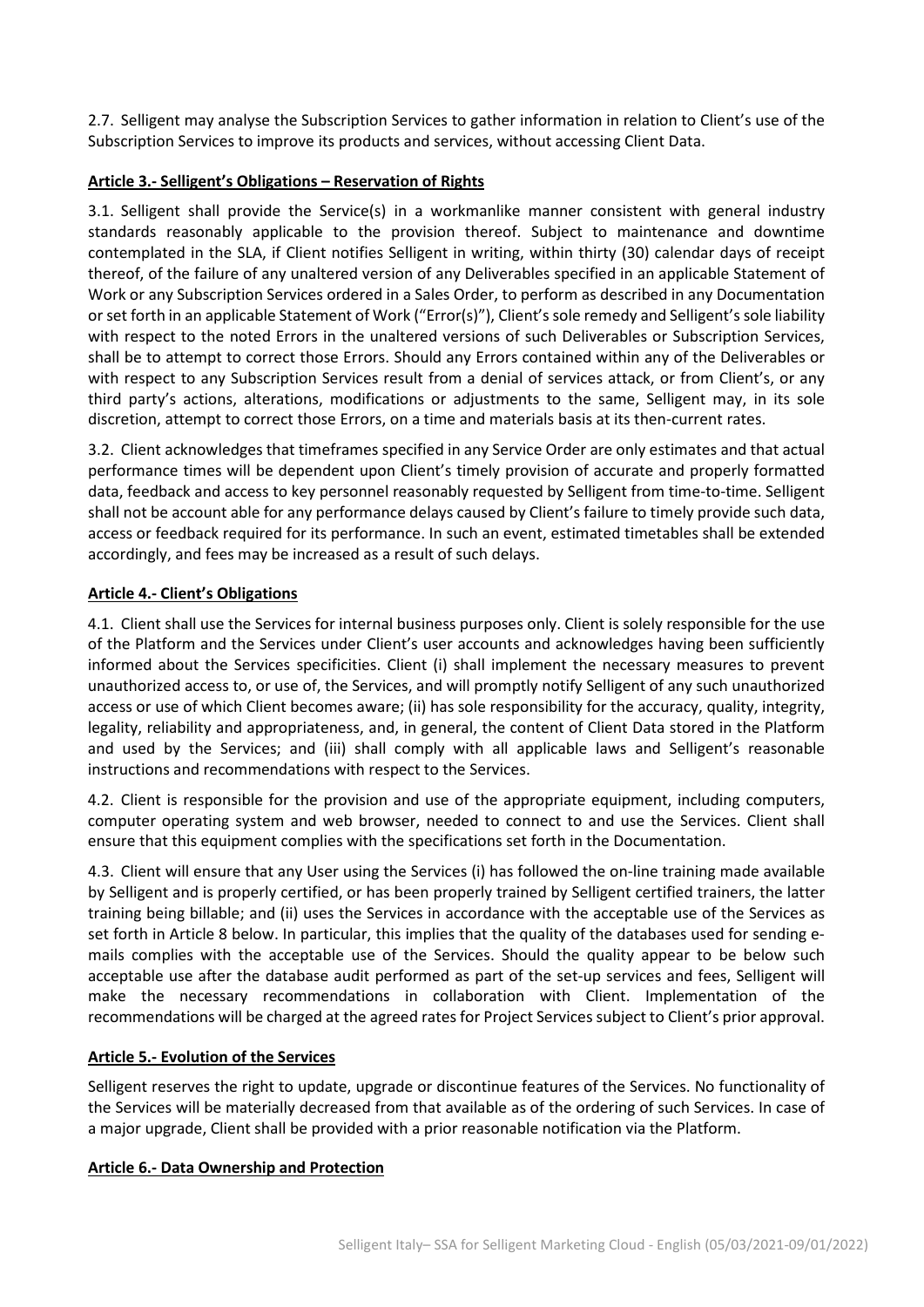6.1. Subject to the terms of the DPA and Selligent's Privacy Policy available at: https://www.selligent.com/privacy-policy, Client agrees that Selligent may process Client Data.

6.2. Client Data remain Client's exclusive property. Client hereby grants to Selligent a non-exclusive, nontransferable license to use, perform and display identifying or branding elements of Client during the Subscription Term solely to allow Selligent and/or its Affiliates to perform its obligations as stated herein.

6.3. Selligent's back-up procedure is described in the SLA. However, Client acknowledges that the Services are not meant to replace Client's need for making copies of its primary Client data source. Client is responsible for maintaining copies of its primary Client data.

6.4. Client Data may be retrieved by Client from the Platform at any time during the term of this Agreement. Upon specific request in writing by Client made at the latest by the effective date of termination or expiration of this Agreement, Selligent shall return Client Data to Client through FTPS or SFTP within fifteen (15) calendar days of such request. All complaints relating to the return of the data must be notified to Selligent in writing within ten (10) calendar days of the return, failing which all rights whatsoever will be null and void. The Client Data will be returned in a format that can be run on standard database systems. Client will be invoiced for the costs related to such return at the agreed rates for Project Services subject to a cap of €1,000. After termination of the Agreement, Selligent shall have no obligation to maintain or provide Client Data and shall, in any case, delete all Client Data in its systems or otherwise in its possession or control.

#### **Article 7.- Intellectual Property**

7.1. Client acknowledges that in providing the Services, Selligent uses original and any copies (by whomever produced), updates or extensions of (a) Selligent and/or its Affiliates' company name(s), copyright(s), trademark(s), logo(s), domain name(s), the product and service name(s) associated with the Services and other trademarks and service marks, (b) certain audio and visual information and (c) other technology, software, hardware, products, processes, algorithms, user interfaces, know-how and other trade secrets, techniques, designs, inventions and other tangible and intangible technical material or information (collectively "Selligent Technology"), and that the Selligent Technology is covered by intellectual property rights owned or licensed by Selligent and/or its Affiliates (collectively "Selligent IP Rights"). Certain components of the Selligent Technology may be provided by third-party providers, and are subject to Specific Terms as may be indicated in the applicable Sales Order. Such third-party components are the intellectual property of the specific providers, and as such, no right, title or interests, other than the right to utilize the Services as described herein, shall vest in the Client. Selligent IP Rights, and its suppliers, include all copies, updates or additions, including any new functions, that may be developed for Client. The intellectual property rights on any improvement, design contributions or derivative works conceived or created by either party in or to the Services will also be exclusively owned by Selligent or its suppliers. Other than as expressly set forth in this Agreement, no right, title, license or any other rights in or to the Selligent Technology or Selligent IP Rights are granted to Client.

7.2. Documents, software or hardware made available to Selligent by Client shall be and remain the sole and exclusive property of Client or its suppliers.

7.3. Selligent represents to Client that it has the right to enter into this Agreement and grant the Usage Rights provided herein.

7.4. Selligent shall defend Client against any claim brought against Client by a third party alleging that the use of the Services as contemplated hereunder constitutes a direct infringement or misappropriation of a patent claim, copyright or trademark or trade secret of such third party, and Selligent will pay damages finally awarded against Client (or the amount of any settlement Selligent enters into) with respect to such claims, provided Client (a) promptly gives written notice of such claim to Selligent (but only to the extent that delay in giving notice materially impairs Selligent's ability to defend the claim); and (b) gives Selligent primary control of the defense and settlement of the claim. This obligation of Selligent shall not apply if the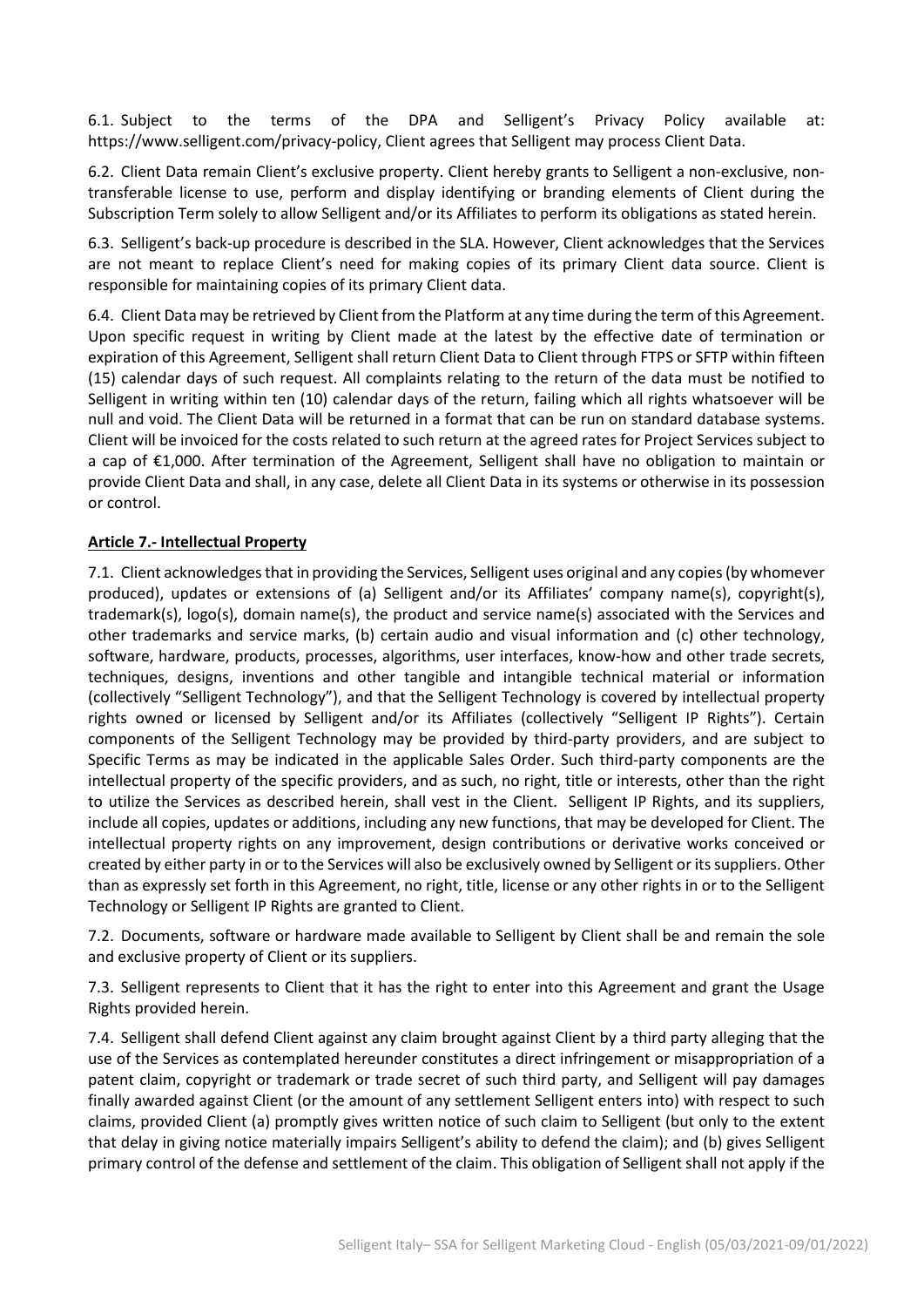alleged infringement or misappropriation results from a use of the Services in violation of this Agreement by the Client or its Users.

7.5. Selligent shall have primary control of the defense of the claim and may agree on any settlement provided Selligent will not enter into or agree to any settlement that imposes any obligation on Client without Client's prior written consent. Selligent will not admit liability on behalf of Client. In case Client rejects the defense by Selligent or the control of such defense by Selligent, Selligent shall be released of any obligation under this Article 7. Client shall provide Selligent with full assistance in such defense and can participate to the defense at its own expense and with its own counsel. Selligent shall keep Client advised of the status of the claim and will consider in good faith recommendations made by Client with respect to the claim.

7.6. Selligent reserves the right to cease such defense of any claim in the event the Services are no longer alleged to infringe or misappropriate, or are held not to infringe or misappropriate, the third party's rights.

7.7. In the event a claim under this Article is made, or is, in Selligent's reasonable opinion, likely to be made, Selligent may, at its sole discretion and expense: (i) procure for Client the right to continue using the Services under the terms of this Agreement; or (ii) replace or modify the Services to be non-infringing without material decrease in functionality. If the foregoing options are not reasonably available, Selligent may terminate the infringing Services and refund all prepaid fees to Client, without any additional compensation or damages.

Selligent's obligations under this Article 7 shall be Client's sole remedy for any above claim and action, without prejudice to the application of mandatory law.

#### **Article 8.- Acceptable use of the Services - Restrictions**

8.1. Selligent grants Client a limited, non-exclusive, non-transferable, non-sublicenseable, right to access and use the Service(s) in accordance with all the terms and conditions of this Agreement. Client must comply with the Acceptable Use Policy ("AUP") of Selligent, as may be updated from time-to-time by Selligent, on notice to the Client, currently available at[: https://www.selligent.com/acceptable-use-policy.](https://www.selligent.com/acceptable-use-policy)

Client further agrees to:

- (i) Use the Services and the Platform in accordance with the Documentation, best practices and generally accepted code of conduct.
- (ii) Not to license, sublicense, sell, resell, rent, lease, transfer, assign, distribute, time-share or otherwise commercially exploit or make the Services available to any third party, other than as contemplated by this Agreement;
- (iii) Not to modify, copy or create derivative works based on the Services or Selligent Technology;
- (iv) Not to dissemble, reverse engineer, translate or decompile the Services or Selligent Technology (unless, and only to the extent, with respect to the Selligent Technology, this restriction is prohibited by applicable law) or purposefully access it with the intent to (A) build a competitive product or service, (B) build a product or service using substantially similar features, functions or graphics of the Services, or (C) copy any features, functions or graphics of the Services. Client may not access the Services if Client is a direct competitor of Selligent, except with Selligent's prior written consent. Client may not access the Services for purposes of monitoring its performance or functionality, or for any other benchmarking or competitive purpose.

8.2. Selligent, at its own discretion or at the direction of any then-applicable third party service provider may suspend access to the IP address(es), and as the case may be the Services, because of a violation of Article 8.1 or an actual or reasonably apparent imminent attack or unauthorized access, until such violation, attack or unauthorized access is remedied. Selligent will use commercially reasonably efforts to provide Client with advance notice of such suspension. Any action requested by Selligent due to a misuse of the Services or the Platform shall be invoiced to Client at the agreed rates for Project Services.

8.3. In the event of any temporary blocking as described in this Article 8, Client shall not be entitled to any refund, except where such suspension is demonstrably abusive or not grounded on legitimate elements.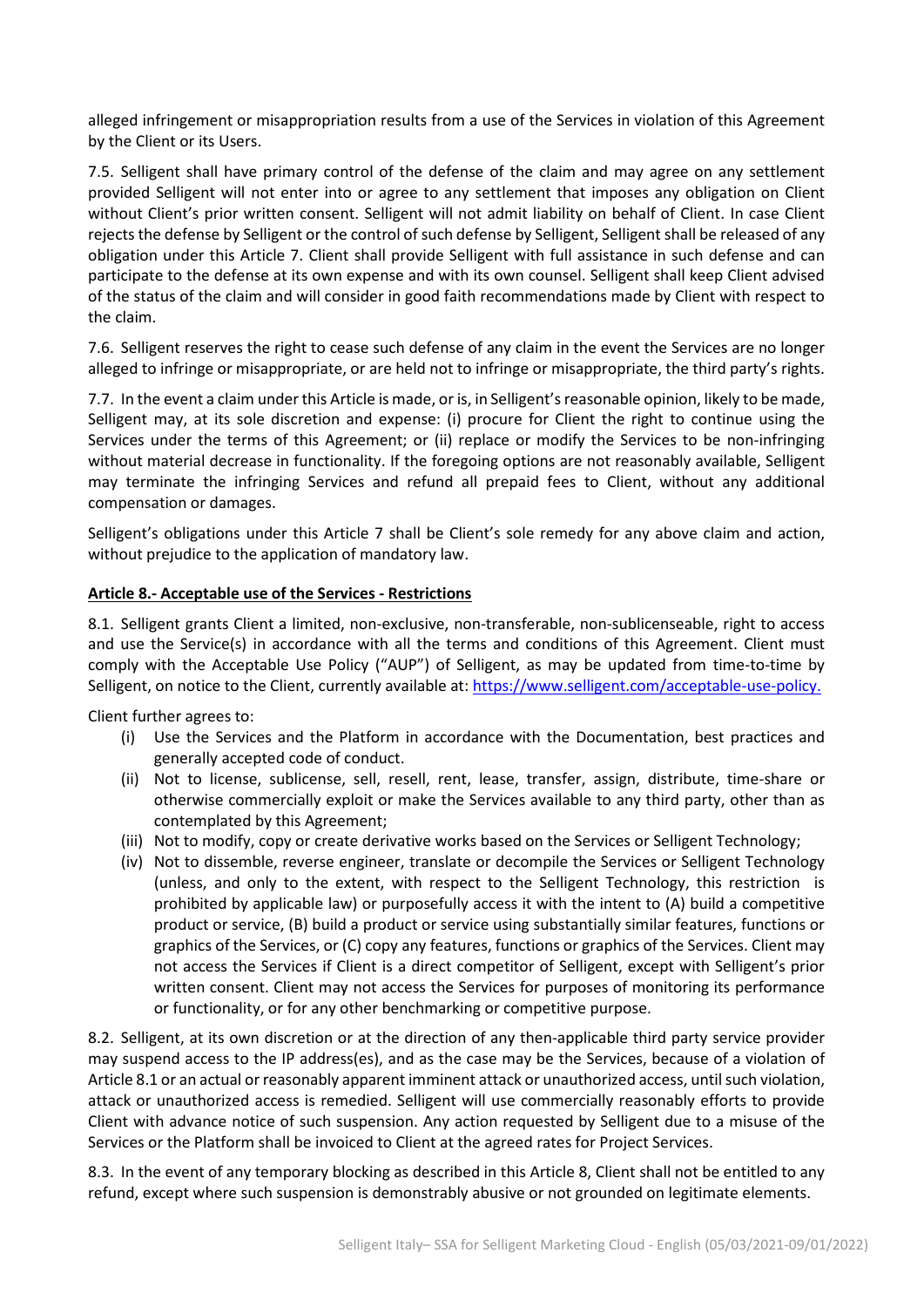8.4. Third-Party Providers - Any exchange of data or other interaction between Client and a third party provider (other than any subcontractor or agent performing any obligation of Selligent under this Agreement), and any purchase by Client of any product or service offered by any third party provider, is solely between Client and such third party provider.

8.5. Subject to this Agreement, Client shall defend, indemnify and hold Selligent harmless against any loss or damage (including reasonable attorneys' fees) incurred in connection with claims made against Selligent by a third party in relation to Client Data or alleging that Client's illegal or unauthorized use of the Services infringes the rights of, or has otherwise harmed, a third party, provided Selligent (a) promptly gives written notice of the claim to Client (but only to the extent that delay in giving notice materially impairs Client's ability to defend the claims); and (b) gives Client primary control of the defense and settlement of the claim.

8.6. Client shall have primary control the defense of the claim and may agree on any settlement, provided Client will not enter into or agree to any settlement that imposes any obligation on Selligent without Selligent's prior written consent. Client will not admit liability on behalf of Selligent. In case Selligent rejects the defense by Client or the control of such defense by Client, Clientshall be released of any indemnification obligation under this paragraph. Selligent shall provide Client with full assistance in such defense and is allowed to participate to the defense at its own expense and with its own counsel. Clientshall keep Selligent informed of the status of the claim and will consider in good faith recommendations made by Selligent with respect to the claim.

# **Article 9.- Limitation of liability**

9.1. Except for what is specifically provided for below, the parties' liability is governed by the liability rules under the governing law.

9.2. Without prejudice to the application of mandatory law, each parties' liability shall, in any case be, limited to the twelve (12) months value of the Subscription Services fee (see the Sales Order), whether in contract or in tort.

9.3. No party shall be liable for consequential damage or loss, such as loss of revenues or profits, of commercial opportunities, of data or of use of data, damage to the brand or know-how, third party claims, whether in tort on in contract, whether or not it knew of the possibility of such loss.

9.4. With regard to Project Services and Support Services, Selligent undertakes to comply with generally accepted professional standards and Selligent's liability is limited to those operations by Selligent necessary to rectify a Service that does not meet generally accepted professional standards. However, if it becomes apparent that Selligent personnel must attend when the operating incident is not attributable to Selligent, this Service will be invoiced.

9.5. Nothing in this Agreement excludes the liability of either party (a) for death or personal injury caused by its negligence or (b) for fraud or fraudulent misrepresentation.

# **Article 10.- Confidentiality**

10.1. "Confidential Information" refers to any information of a party ("Disclosing Party") disclosed by or on behalf of the Disclosing Party to the other party ("Receiving Party"), whether orally or in writing, that is designated as confidential or that reasonably should be understood to be confidential given the nature of the information and the circumstances of the disclosure (including pricing and other terms reflected in all Service Order(s)), the Service(s), the Selligent Technology, business and marketing plans, trade secrets, technology and technical information, product designs, methods, processes, code, data, inventions, apparatus, statistics, programs, research, development, information technology, network designs, passwords, sign-on codes, usage data, the Documentation and the terms of this Agreement. Confidential Information shall not include any information that: (a) is or becomes generally known to the public without breach of any obligation owed to the Disclosing Party; (b) was known to the Receiving Party prior to its disclosure by the Disclosing Party without breach by any third party of any obligation owed to the Disclosing Party; (c) was independently developed by the Receiving Party without breach of any obligation owed to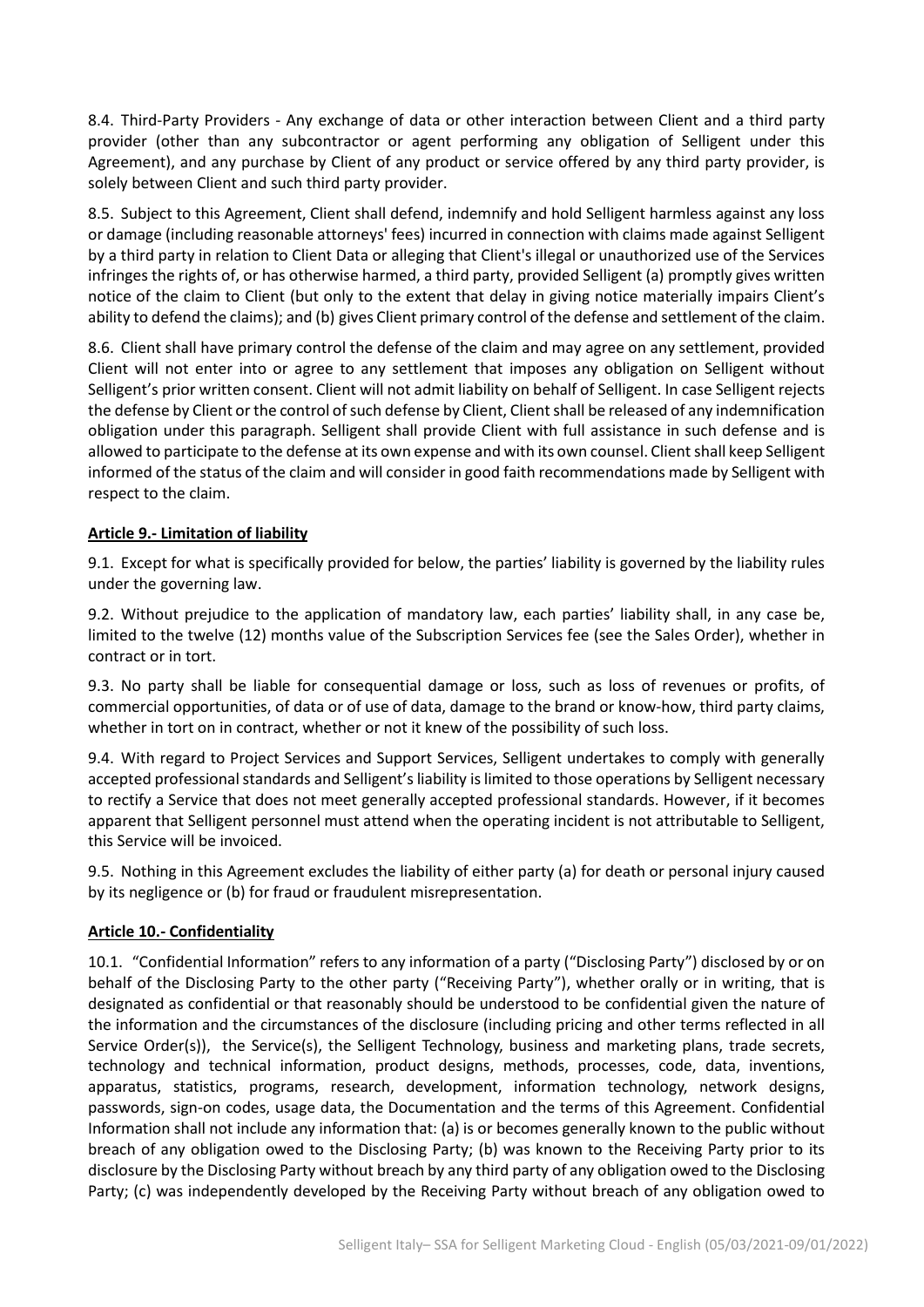the Disclosing Party; or (d) is received from a third party without being subject to any confidentiality obligation.

10.2. Each party agrees that it will not use in any way for its own account or the account of any third party, any Confidential Information, except that each party may use the Confidential Information to perform its obligations or exercise its rights under this Agreement, and each party will take reasonable care and precaution to protect the confidentiality of such information. Reasonable care and precaution mean those steps the Receiving Party takes to protect its own similar Confidential Information, but which shall not be less than reasonable standard of care.

10.3. Such non-disclosure obligations shall not apply to information that (a) was already rightfully known to the Receiving Party prior to disclosure by the Disclosing Party hereunder; (b) became part of the public domain after its disclosure or was part of the state of the art at the time of disclosure, provided, in both cases, that this was not the result of a violation of a confidentiality obligation with respect to the party that transmitted the Confidential Information; (c) has been rightfully received from a third party not under obligation of confidentiality; (d) has been approved for release by written authorization; or (e) was independently developed by a party without the use of the Confidential Information.

10.4. Each party agrees that Confidential Information remains, in any event, the property of the Disclosing Party.

10.5. Disclosure of Confidential Information is only permitted to the legal representatives, agents, suppliers, service providers or subcontractors of the parties within the limit of what they need to know to perform the tasks incumbent upon them.

10.6. The parties undertake to inform the persons to whom the information is transmitted of its confidential nature. They also agree to have their suppliers, service providers or subcontractors sign a confidentiality undertaking in terms similar to the one they have subscribed to hereby, it being understood that the parties are guarantors of compliance by the persons referred to in this paragraph of this confidentiality obligation.

10.7. If the Receiving Party is compelled by law or judicial or regulatory order to disclose Confidential Information of the Disclosing Party, it shall (a) provide the Disclosing Party with reasonable prior written notice of such compelled disclosure (to the extent legally permitted); (b) provide the Disclosing Party with reasonable assistance and cooperation, at Disclosing Party's cost, if the Disclosing Party wishes to contest or limit the disclosure; and (c) only disclose that Confidential Information necessary to comply with such order as determined by counsel at Disclosing Party's reasonable cost.

10.8. Upon the written request of Disclosing Party at any time throughout the Subscription Term or upon expiration or termination of this Agreement, Receiving Party shall at its option, and if legally permissible, return or destroy (and certify such destruction in a signed writing) all Confidential Information of Disclosing Party, including all copies thereof, whether in physical or electronic form; provided, however, that Selligent and its Affiliates may retain an archival set of its working papers and a copy of Client's Confidential Information for ensuring compliance with applicable laws, regulations and professional standards regarding documentation of work performed under this Agreement. To the extent that it is impracticable to return or destroy any Confidential Information, and with respect to any information retained for archival purposes, Receiving Party shall continue to maintain the confidentiality of such information in accordance with this Agreement for as long as such information is retained.

10.9. This Confidentiality obligation shall survive the termination of this Agreement for a period of three (3) years.

# **Article 11.- Term**

This Agreement shall come into effect on the Effective Date and will remain in force so long as there is at least one active Service Orderin place, unless earlier terminated in accordance with Article 12 below. Except otherwise stated in an applicable Sales Order, each Subscription Service is sold for a minimum Subscription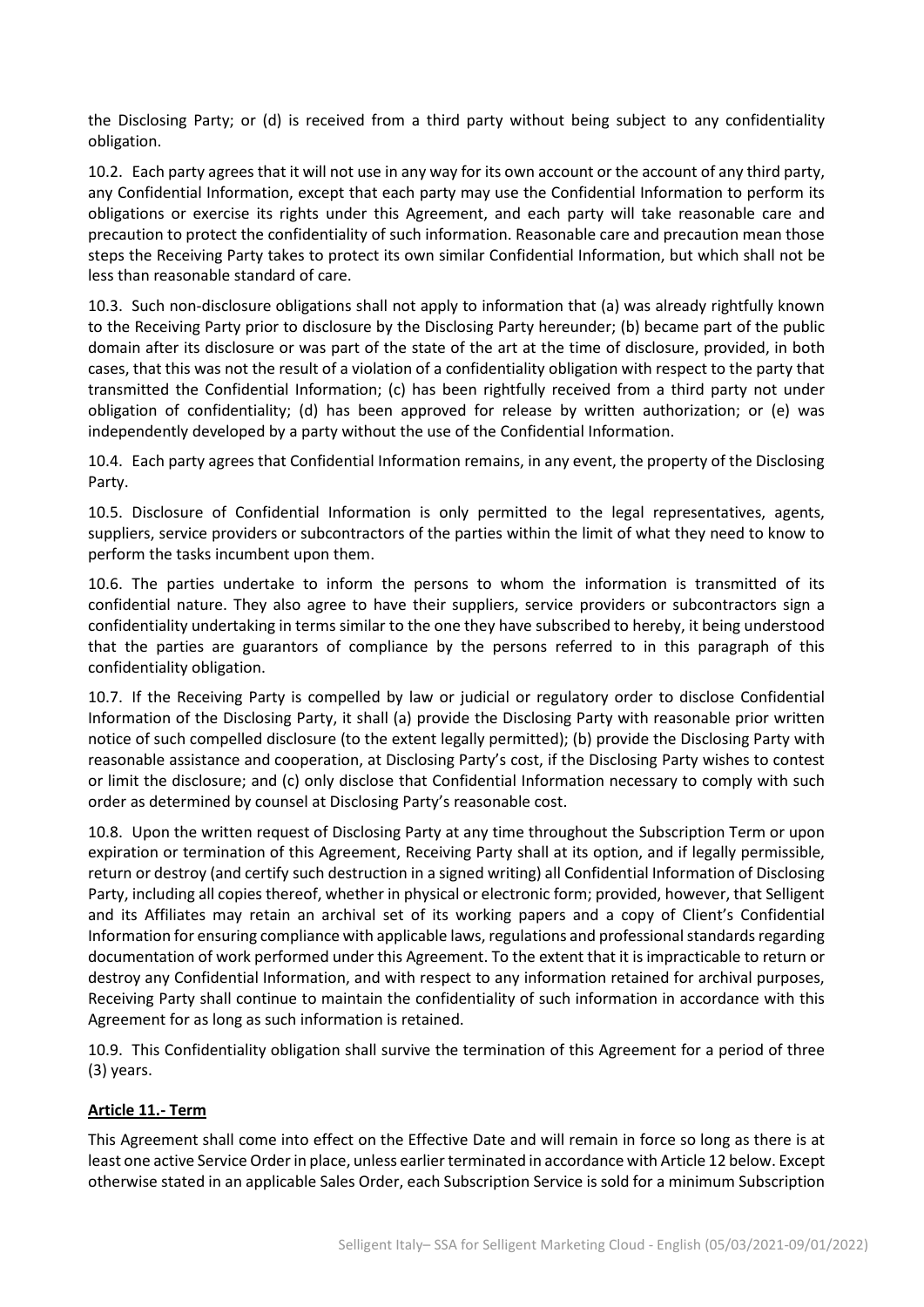Term of twelve (12) months as of such Subscription Service Start Date (i.e. password and log-in delivered to Client). Each Sales Order will renew in accordance with the renewal conditions set forth in such Sales Order. Renewals will automatically pertain to all Subscription Services of the Sales Order.

# **Article 12.- Termination**

12.1. Either party may by written notice served on the other party terminate this Agreement immediately without any court intervention if the other party is in material breach of its obligations under this Agreement and, if such breach is remediable, fails to remedy that breach within a period of thirty (30) calendar days after receipt of notice in writing requiring it to do so. Moreover, should Client remain in breach of its payment obligation notwithstanding two (2) written reminders to pay within seven (7) calendar days each, Selligent has the right to deactivate Client's passwords and log-ins and/or to block access to the Services, whereby the contractually agreed fees will remain due for the period during which access was blocked and/or passwords and log-ins deactivated and Client will be solely responsible for all consequences that result from the blocking and the deactivation, without possibility of recourse against Selligent.

12.2. Selligent is entitled to terminate this Agreement immediately without any court intervention nor notice period (i) for any material violation by Client that risks the safety, security or reputation of any network, person or entity, or for violation of Selligent applicable use of the Services as set forth in Article 8 or (ii) in the event Client becomes a competitor, directly or indirectly as a result of its direct or indirect shareholders.

12.3. In the event of the premature termination of the Agreement due to Selligent breaching its obligations, Selligent will reimburse Client the portion of any fees that have been paid in advance by Client and cover the period during which the Services have not been provided.

12.4. In the event of the premature termination of the Agreement due to Client breaching its obligations, Client must pay (i) all of the Subscription Services fees provided for in this Agreement and (ii) the Project Services and Support Services provided up to the termination date.

12.5. Notwithstanding any termination of this Agreement, the provisions of this Agreement that by their nature should survive the termination, shall survive the termination of this Agreement.

# **Article 13.- Fees & Payment**

**13.1. Fees.** Client shall pay all fees specified in all executed Services Order hereunder. All fees are quoted in EURO, excluding VAT or any other relevant taxes. Except as otherwise provided in this Agreement, fees are non-refundable.

**13.2. Invoicing & Payment.** Fees for the Services will be invoiced in accordance with the terms in the relevant Service Order. Invoices are payable within thirty (30) calendar days from the date of invoicing. In the event of late payment, Selligent will automatically (no notice of non-performance being required) be entitled to (i) an interest for late payment that is equal to the ECB base rate + 8%, rounded up to the next half percentage point and (ii) a fixed sum of minimum €100 as compensation for administrative and other expenses and that Selligent is also entitled to obtain reasonable compensation from Client for any recovery costs exceeding the fixed sum of €100 and incurred due to Client's late payment.

**13.3. Indexation**. All fees applicable pursuant to this Agreement are adjusted each year on the anniversary date of the Subscription Term Start Date, as defined in the relevant Sales Order, depending on the variations in the Syntec price index (hereafter the "**Index**"), using the formula:

P1 = (P0 X S1)/S0 where:

- P1 = New Fee for the year N
- P0 = Current Fee
- S1 = Index from the month before the month of the anniversary date of the Subscription Term Start Date for the year N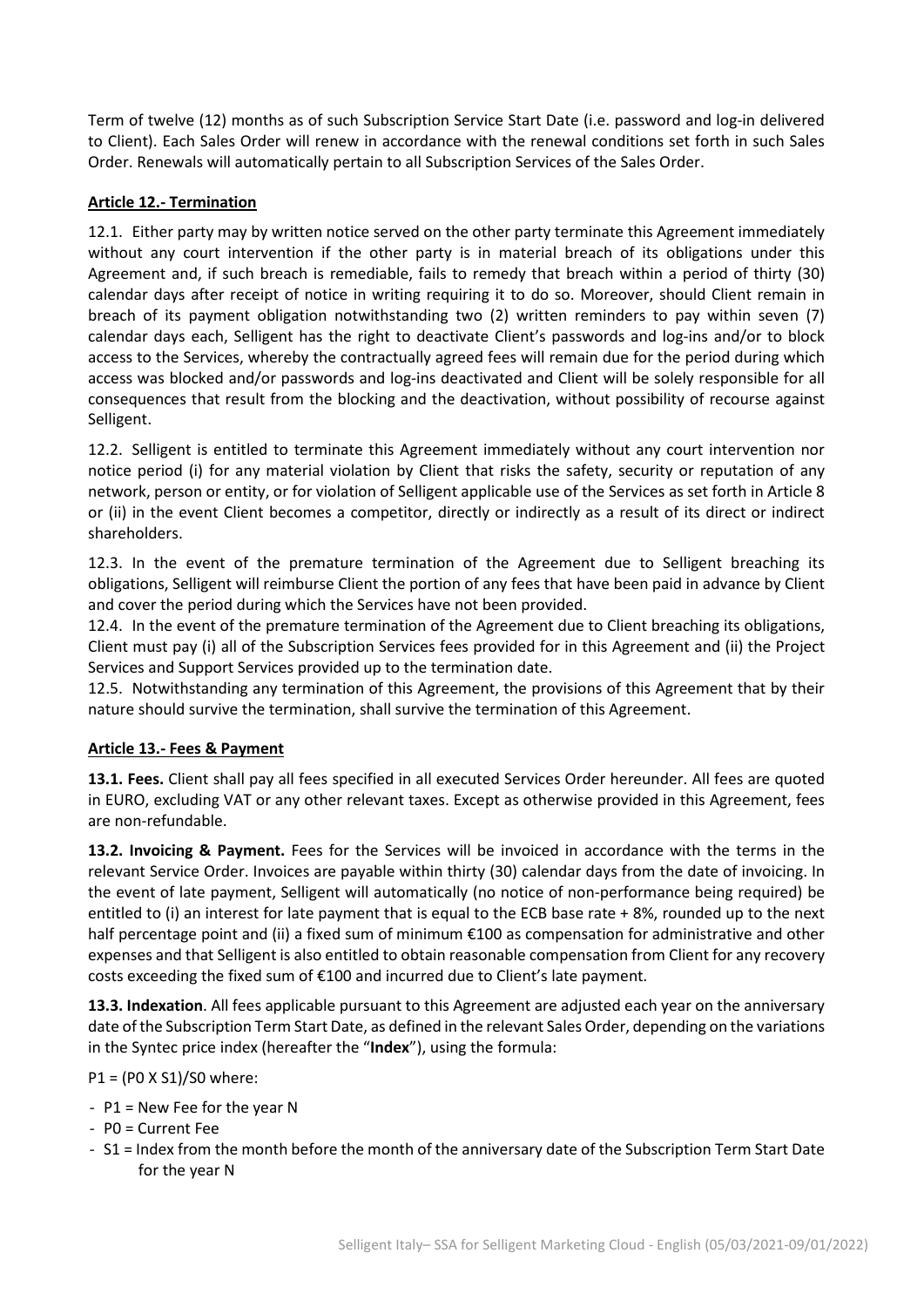- S0 = Index from the month before the month of the anniversary date of the Subscription Term Start Date for the year N-1

Example:

Subscription Term Start Date: 15 March 2019 – Monthly Subscription Fee of €5,000 The first indexation shall take place on 15 Mars 2020 as follows:  $PO = £5,000$ S1 = [102] (index of February 2020, published beginning of March 2020) S0 = [101] (index de February 2019, published beginning of Mars 2019)  $P1 = (5,000*102)/101 = \text{\textsterling}5,049.50$ 

**Article 14.- Commercial reference**

Client authorizes Selligent to use the following information as a commercial reference in publications, events and actions to promote Selligent's products and services: Client's name and information that is publicly known about Client (including Client's logo). Client can revoke this authorisation at any time in writing without any justification.

#### **Article 15.- General Provisions**

**15.1**. **Entire Agreement – Severability -** The Agreement is the entire agreement between the parties relating to subject matter hereof, and supersedes all prior or simultaneous agreements, negotiations or statements.

Any commercial offer issued by Selligent under this Agreement shall be valid for a maximum period of three (3) months.

The interconnected environment of cloud computing is subject to rapid and substantial change of operational, legal and data security requirements or parameters. As a result, this Agreement may need to be amended from time to time. Any such change will be notified to Client by email and shall be applicable immediately. Substantial change of such parameters includes any substantial change of the digital technology industry and enactment of local, national or international law or regulation applicable to the Selligent products and services, in particular as regards data security.

Subject to the above, this Agreement may not be released, discharged, amended or modified in any manner, except by an instrument in writing signed by a duly authorized officer or representative of each party.

In case any provision of this Agreement is held invalid or unenforceable for any reason, the remaining provisions shall continue in full force without being impaired. Client and Selligent shall act in good faith to replace any invalid provision with a valid one that most closely approximates the intent and economic effect of the invalid provision.

**15.2**. **Other Documents** - No terms, provisions or conditions of any purchase order, acknowledgment or other business form that Client may use in connection with the purchase of any Service will have any effect on the rights, duties or obligations of the parties under, or otherwise modify this Agreement, irrespective of any failure of Selligent to object to such terms, provisions or conditions. Service Orders are noncancelable and non-refundable except as expressly provided otherwise.

**15.3**. **Governing Law – Limitation** - This Agreement is governed by and construed under Italian law, without reference to its conflicts of law principles (i.e. in the event of any conflicts, Italian law, rules and regulations shall prevail and govern). Any dispute in connection to this Agreement shall be subject to the exclusive jurisdiction of the courts of Milan. Any claim before a court in connection with this Agreement can only be initiated by the signing entity and is subject to a limitation period of one (1) year as of the date when the facts giving rise to such claim are known or should have been known by the claimant.

**15.4**. **Force Majeure -** Neither party shall incur any liability to the other for any failure to perform any of its obligations under this Agreement to the extent such failure is caused by events, occurrences or causes